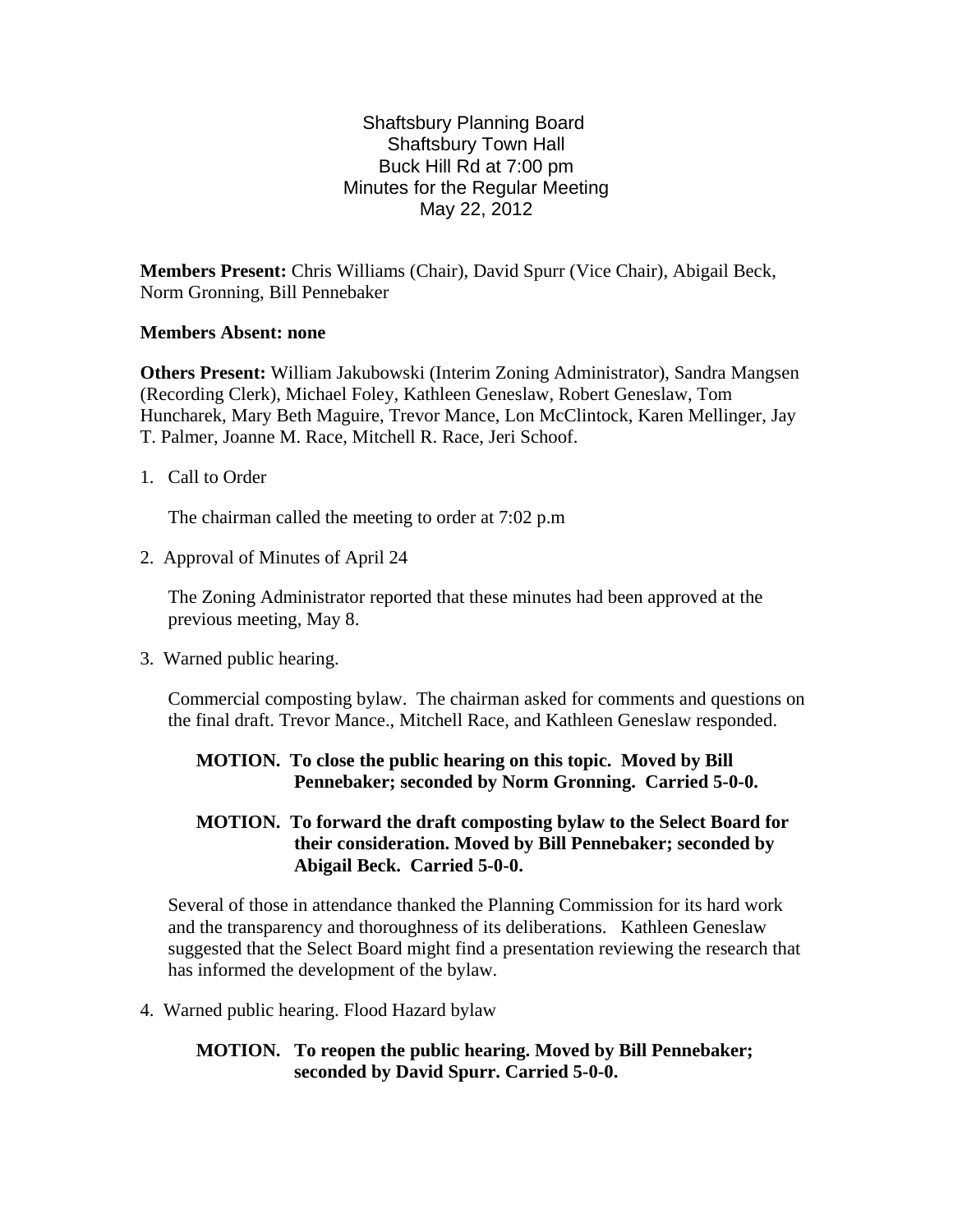Chris Williams explained the background to the revision of this bylaw, which is driven primarily by the state regulations. He has been in dialogue with the Vermont Dept of Environmental Conservation over the past several weeks.

The proposed Flood Hazard Area Regulations will add language in Sections 3.1, 8.1 8.4 and 8.9. It will also replace language in Sections 7.2.2 to 7.2.2.10 of the existing By-Law.

Lon McClintock asked if the zoning administrator would be responsible for monitoring and reporting with respect to this bylaw; Chris Williams responded that the zoning administrator would be responsible, which would add some complexity to that position.

In response to a question about the existing zoning maps, Chris Williams and David Spurr affirmed that the flood hazard areas are just those that were subject to flooding after hurricane Irene in 2011, as expected.

# **MOTION. To close the public hearing. Moved by David Spurr; seconded by Bill Pennebaker. Carried 5-0-0.**

# **MOTION. To forward the bylaw as written to the Select Board. Moved by Bill; Pennebaker; seconded by Abigail Beck. Carried 5-0-0**

There was some discussion between Lon McClintock with respect to allocating Select Board meeting time to consideration of the proposed bylaws. The consensus was that the Composting Bylaw would be more fully evaluated in a single-issue meeting, giving ample opportunity for SB members to be grounded in the issues, whereas the Flood Hazard Bylaw could likely be dealt with more quickly in a regular SB meeting.

5. Other business as required.

Home occupation bylaw: proposed update.

Chris Williams described the problem and noted the difficulty of drawing a firm distinction between commercial use and low-impact home occupation. Substantial discussion ensued as to relevant considerations, such as the number of deliveries, quantity of work completed on site, indoor vs. outdoor storage of materials, hours of operation, relevance of outbuildings, means of regulating the size of the operation, distinction between home occupation and contractors (who would do most of their work off site), and the number of business vehicles permitted on site.

Substantial discussion ensued. Mitch Race offered examples and suggestions, as did William Jakubowski.

Chris Williams volunteered to take the lead on drafting a proposed revision to the existing bylaw.